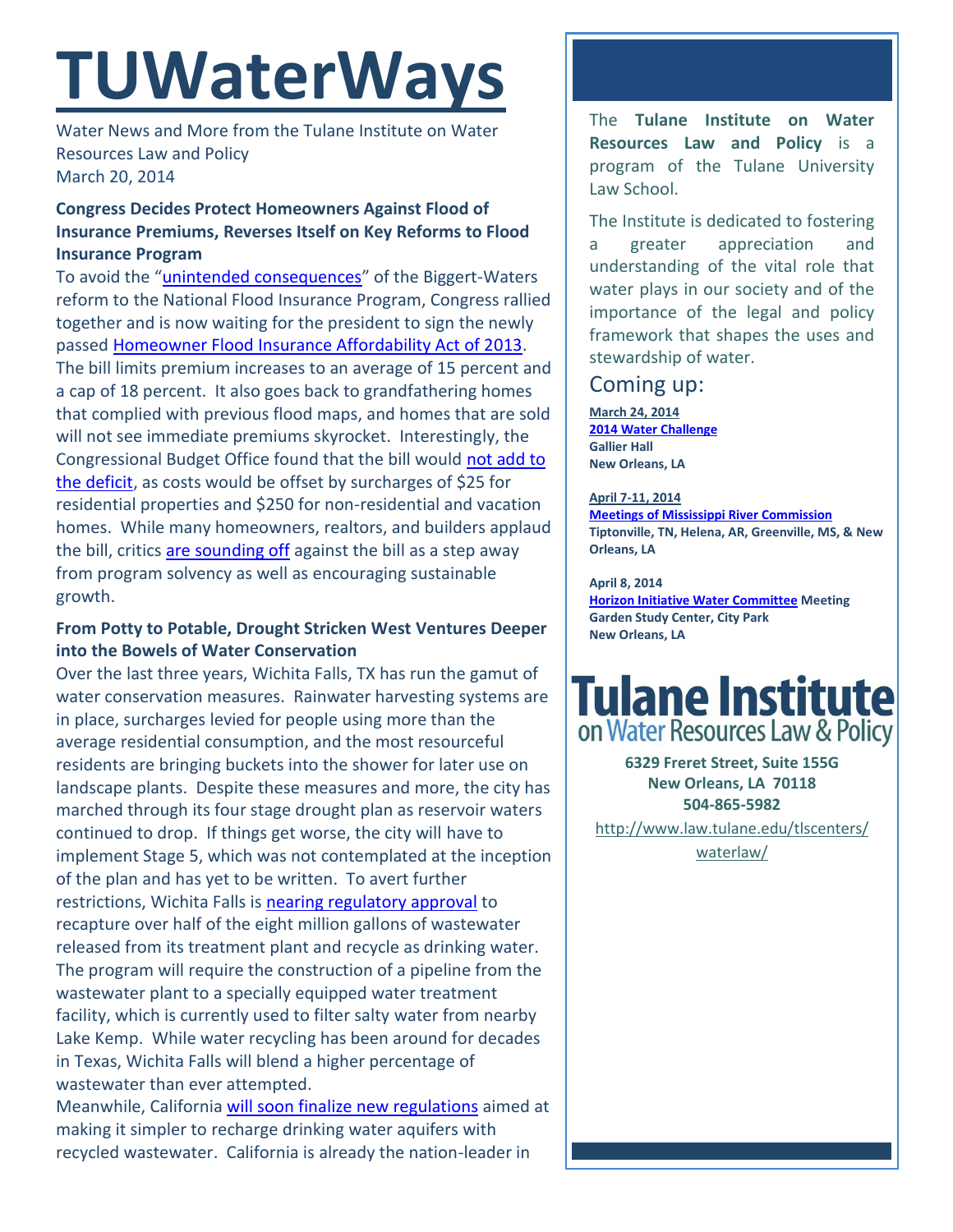such indirect potable reuse projects via groundwater recharge; however, the current regulatory regime evaluates projects on a case-by-case basis. Once the new regulations for indirect potable reuse are in finalized, the California Department of Public Health will then turn its focus to promulgating regulations for direct potable reuse projects. For those of you unfamiliar with the difference between the two, you can brush up on the subject [here.](http://www.wateronline.com/doc/direct-potable-reuse-vs-indirect-weighing-the-pros-and-cons-0001)

### **World of Difference between Imperial Valley and Central Valley Farmers—And Between California and Texas**

The water cutbacks facing drought-ridden localities across the American west is not new news. If it's not an update on the farms in the Central Valley and their [currently losing battle](http://www.reuters.com/article/2014/03/13/us-usa-california-water-idUSBREA2C1MB20140313) against the smelt of the Sacramento-San Joaquin Delta then it's another story about water shortages creating conflicts over water [rights.](http://www.nytimes.com/2014/03/17/us/wests-drought-and-growth-intensify-conflict-over-water-rights.html?_r=1) As we are seeing across the west, these conflicts include any number of states, agencies, farmers, urbanites and suburbanites, environmentalists, and titans of industry. For surface waters, generally the "first in time, first in right" rule wins the day, a rule [Imperial Valley farmers](http://www.latimes.com/local/la-me-imperial-valley-water-20140317,0,7579263.story#axzz2wFGHoi8K) are appreciating now more than ever. However in Texas, this rule is under review. In 2011, the state legislature authorized the state's Commission on Environmental Quality to consider how water was being used when deciding which water rights would be suspended in emergency droughts. After the Commission allowed municipalities to leapfrog some farmers with senior rights, the farmers went to court and won. The case is now on appeal, and similar legal battles appear to arising more frequently. As one Texas lawyer put it "It truly is a good time to be a water attorney in Texas. There's work here as far as the eye can see." Graduating law students, consider hitching a tank of water to your car before making the trek to sit for the Texas State Bar.

### **WV Agencies Say Actions Against Them Are Moot**

As we reported last week, the West Virginia legislature [passed](http://www.insurancejournal.com/news/southeast/2014/03/11/322928.htm) new safety standards for chemical spill regulations. Now, two West Virginia State agencies [are saying](http://www.wvgazette.com/News/201403130151) the new legislation moots the legal action against the Department of Environmental Protection and Department of Health and Human Services for inaction to prevent the spill. Local citizen groups filed an emergency claim to compel the agencies to institute "appropriate and meaningful chemical contamination prevention measures and emergency response mechanisms." In [its brief,](http://www.courtswv.gov/supreme-court/clerk/pdf/cases-of-interest/covenant-v-huffman/WVDEPResponse.pdf) the secretary of the environmental agency argues that the new legislatively mandated safety standards are the kind of relief the claimants prayed for.

#### **As the US Awaits a Final Water Resources Development Act, Other World Powers Move Full Speed Ahead**

The two Houses of Congress are still working out the differences between their respective bills, but the lack of news could signal that the discussions have stalled. Meanwhile on the other side of the world, India and China are [ramping up programs to develop their own water resources](http://www.theguardian.com/environment/2014/mar/17/india-dams-rivers-himalaya-wildlife). In northeast India, the Assam region is considered by current government officials as the "future powerhouse" of India, and more than 160 dam projects have been announced for that region to date. The region shares a border with China, which has its own dam program in the works. As with most major dam programs, environmental and social controversies are inextricably linked to future construction. In this case, the programs are seeking to dam the Brahmaputra, one of the world's major rivers. The river is large, six miles wide in some places. It is volatile, as the monsoon season causes water to rise dramatically in short periods of time. It is located in a highly seismic region. And some critics claim that climate change has been completely ignored in the planning process. But, for now, the planned 60,000 MW of electricity is just too much for officials in New Delhi to pass up.

**Clean Up in Aisle 6… and the Gulf of Mexico: Will Wal-Mart Be the One to Fix the Dead Zone in the Gulf?** Say what you will about the world's largest retailer, but over the past five years, Wal-mart has played an important role when it comes to [supply chain sustainability efforts.](http://www.environmentalleader.com/2010/04/13/wal-mart-says-environmental-initiatives-about-money-not-brand-image/) The cornerstone of that efforts was the development of a sustainability index to grade suppliers and products on a host of environmental and sustainability factors. With the success of this effort, the retail giant is now turning its attention to agriculture. Come this fall, Wal-mart will [require suppliers of crops,](http://www.usatoday.com/story/money/business/2014/03/16/wal-mart-has-fertilizer-plan/6428637/) including the big three staple crops wheat, corn, and soy, to develop "fertilizer-optimization plans." These plans would then inform farmers about the most costefficient way to grow crops. While the requirement is touted as a business decision (after rent, fertilizer is the biggest cost for a farmer), it will also reduce the amount of fertilizer runoff into rivers and streams. We